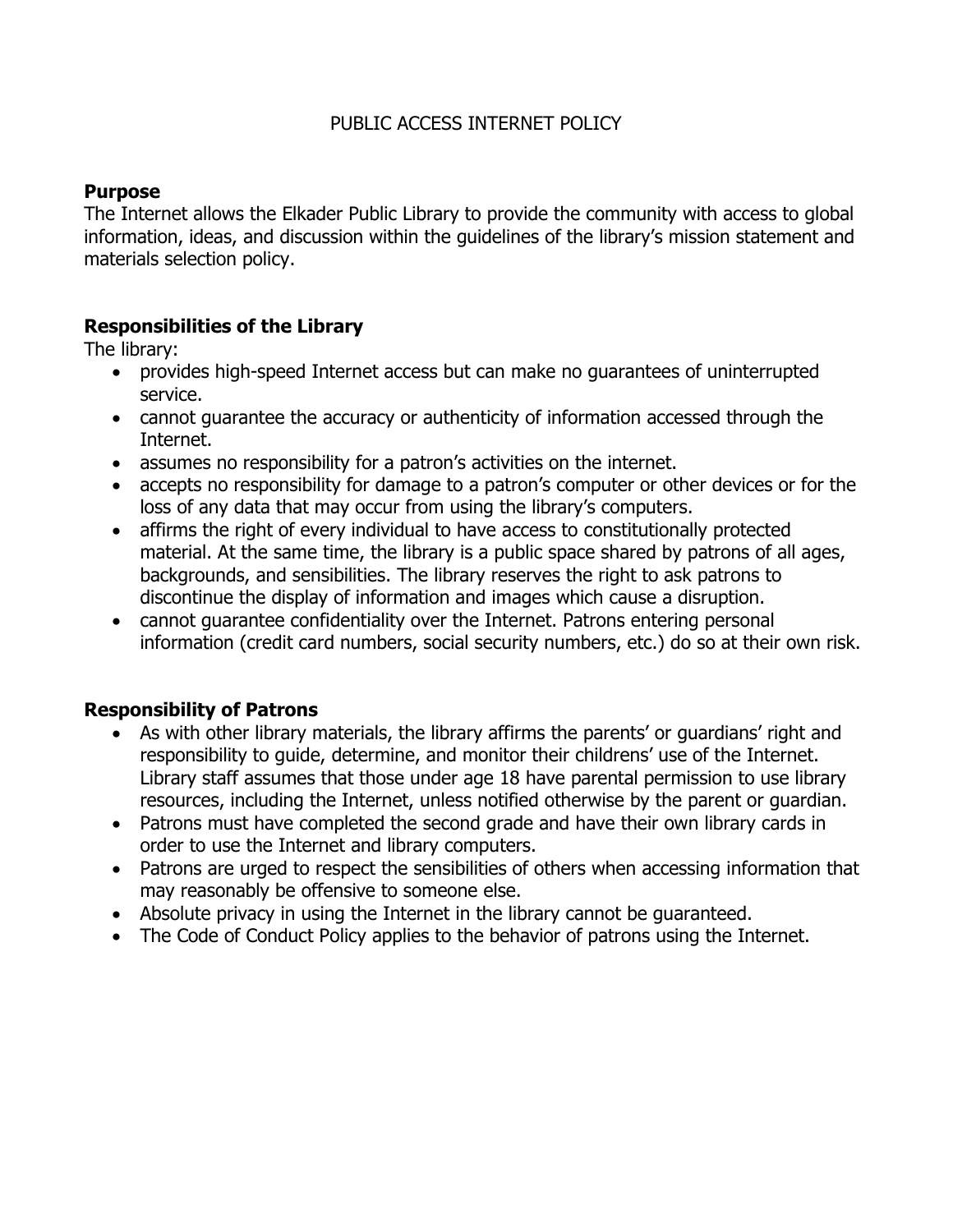### **Computer use**

- Computers are checked out using the patron's library card. Only two persons may use one Internet terminal at one time. Both must be in good standing.
- Non-resident adults may use the computers without applying for a library card. Nonresident juveniles must have an adult with them at all times to monitor their computer use.
- Computers may be used, initially, for 1/2 hour. The patron can continue using the computer unless another patron is waiting to use the computer.
- A printer is available for patron use at a fee
	- $\circ$  Black \$.25 per page per side.
	- $\circ$  Color \$.50-\$1.00 per page per side.
- Misuse of a computer will result in the loss of computer privileges.
	- o First offense : 3 months
	- o Second offense: 1 year

## **Filtering**

Filtering software is installed on library computer workstations to block access to material that might be deemed objectionable. Given the nature of how information and sites become accessible through the Internet, the Elkader Public Library cannot and does not guarantee that the filtering software will block all sexually explicit material or any other material that some patrons may find objectionable.

### **Internet Safety Policy**

The Internet Safety Policy for patrons under the age of 17 is required by law. The law is known as the Children's Internet Protection Act (CIPA) and the Neighborhood Internet Protection Act (NCIPA) and went into effect on April 20<sup>th</sup>, 2001

Individuals covered by this policy may not divulge their name, age, address, location, or other personal information regarding themselves or any other persons, while using electronic mail, chat rooms, or other forms of direct electronic communications while using the computers at the Elkader Public Library.

It is prohibited to use the library computers or network for any illegal, criminal, or unethical purpose. It is the responsibility of the user to respect copyright laws and licensing agreements.

Violation of library guidelines or misuse of the Internet access will result in loss of computer privileges, and a report may be made to law enforcement officials. Illegal acts involving library computers may also be subject or prosecution by local, state, or federal authorities. It is against Iowa law to download or provide child pornography, or to display pornography, where it may be seen by children. (Iowa Code 728.2). The alleged violator would have the right to appeal to the board under extenuating circumstances.

# Separability Clause:

If any one section of these policies, rules, or procedures is found to be invalid, the other sections of the policies, rules and procedures will not be invalidated.